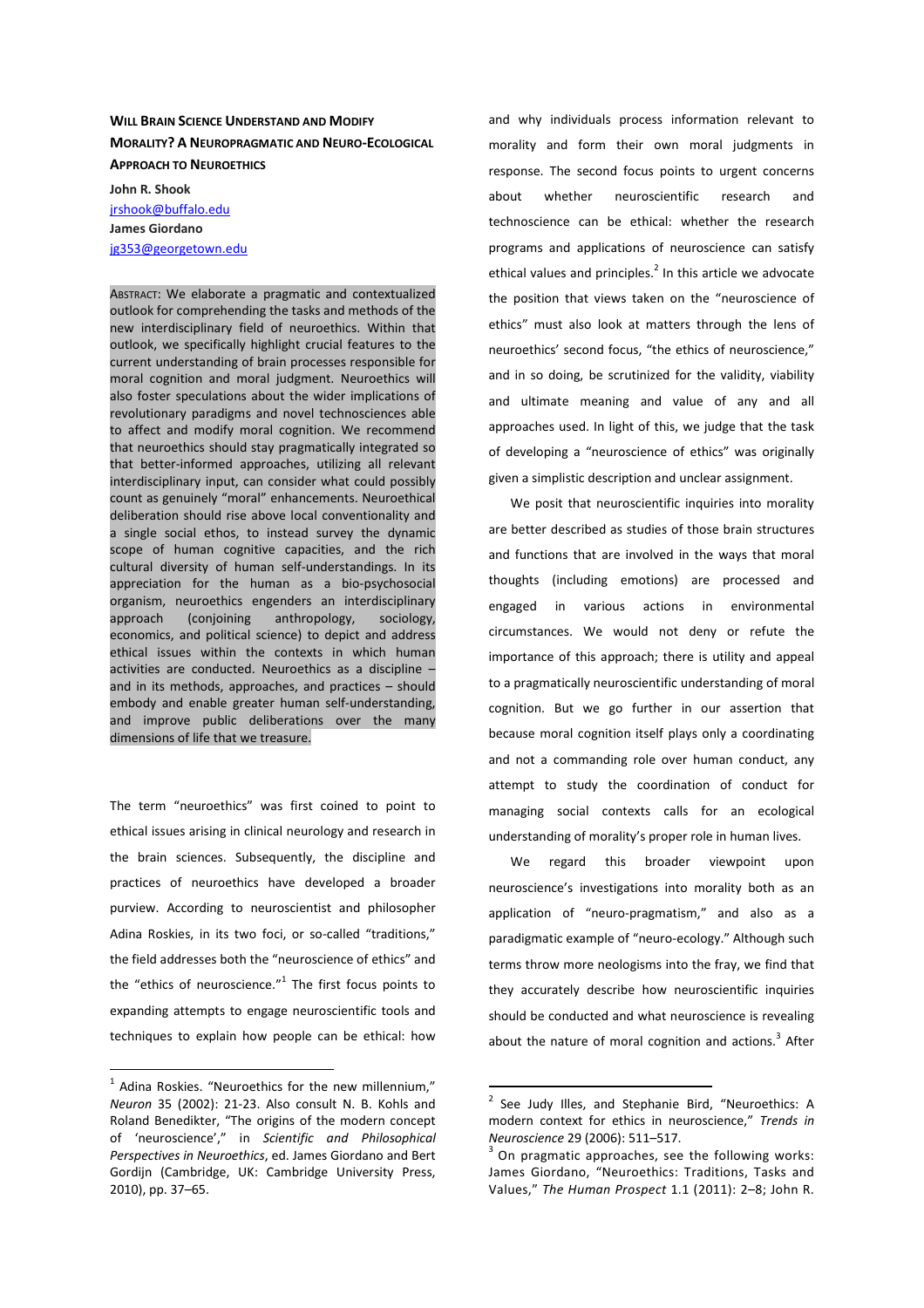setting out the current state of research in the neuroscience of moral cognition, we transition to a discussion of the realistic possibilities for manipulating the neurological processes putatively responsible for moral thought and behavior. Could the manipulation of neural mechanisms of moral judgment give rise to a new technoscience of and for morality? The standpoints of neuropragmatism and neuro-ecology afford severe reservations that deflate optimistic hopes for improving people's morality using novel technosciences. Neither the neuroscientific study of human morality nor the role of morality within society could support or encourage such hopes.

### **(Attempts at) Mapping the "Moral Brain"**

<u>.</u>

Studies have employed a variety of neurotechnologicallybased assessments in attempts to depict what brain structures and functions are involved in particular types of moral and ethical thoughts and behaviors.<sup>4</sup> Such neurotechnologies currently used include the following:

Quantitative electroencephalography (qEEG) and/or magnetoencephalography (MEG) - to evaluate electrical and magneto-electrical activity in cortical layers and pathways.

Shook and Tibor Solymosi, "Neuropragmatism: A Neurophilosophical Manifesto," *European Journal of Pragmatism and American Philosophy* 5 (2013): 212– 233; and John R. Shook and Tibor Solymosi, eds., *Pragmatist Neurophilosophy: American Philosophy and the Brain* (London: Bloomsbury, 2014). Relating to neuro-ecology, consult: James Giordano and Roland Benedikter, "An Early - and Necessary - Flight of the Owl of Minerva: Neuroscience, Neurotechnology, Human Socio-cultural Boundaries, and the Importance of Neuroethics," *Journal of Evolution and Technology* 22.1 (2012): 14–25; and James Giordano, Roland Benedikter, and N. B. Kohls, "Neuroscience and the Importance of a Neurobioethics: A Reflection upon Fritz Jahr," in *Fritz Jahr and the Foundations of Integrative Bioethics*, ed. A. Muzur and H.-M. Sass (Münster and Berlin: LIT Verlag, 2012), pp. 267–280.

4 Matt Carter and Jennifer C. Shieh, *Guide to Research Techniques in Neuroscience*, 2nd edition (New York: Academic Press, 2015).

Functional magnetic resonance imaging (fMRI) - to obtain proxy depiction of active regions/sites in brain through determinations of blood oxygen level demand (BOLD) signals evoked by differential engagement of neural tissues.

Diffusion tensor and kurtotic imaging (DTI/DKI) - to depict white matter tracts and directional network activity through magnetic detection of anisotropic signals of water molecules within the axonal processes of neurons.

Current evidence reveals that a number of brain structures can be involved in what are construed to be moral decisions.<sup>5</sup> These structures include:

Hippocampus: Involved in memory functions, and in relating memory to understanding the emotions of others.

Parts of the amygdala: Engaged in the regulation of emotional arousal.

Ventromedial/ dorsolateral prefrontal cortex (vmPFC and DLPFC): Subserve discriminations of the emotional salience of various environmental stimuli and interpreting behaviors and emotional states of others.

Posterior cingulate cortex (PCC) and precuneus: Involved in the interpretation of bodily sensations, what has been termed "self-referential cognition.

Temporo-parietal junction (TPJ): Functions as a key network component of regulating social emotions and behaviors.

 $\overline{a}$ <sup>5</sup> J. S. Borg, C. Hynes, J. Van Horn, S. Grafton, and W. Sinnott-Armstrong, "Consequences, action and interaction as factors in moral Judgments: An fMRI investigation," *Journal of Cognitive Neuroscience* 18 (2006): 803–817. Liane Young, Marc Hauser, et al., "Disruption of the right temporoparietal junction with transcranial magnetic stimulation reduces the role of beliefs in moral judgments," *Proceedings of the National Academy of Sciences* 107.15 (2010): 6753–6758. F. A. Cushman, L. Young, and J. Greene, "Multi-system moral psychology," in *The Oxford Handbook of Moral Psychology*, ed. J. Doris et al. (Oxford: Oxford University Press, 2010), pp. 46–69. G. Berns et al., "The price of your soul: neural evidence for non-utilitarian representation of sacred values," *Philosophical Transactions of the Royal Society–Biology* 367 (2012): 754–762.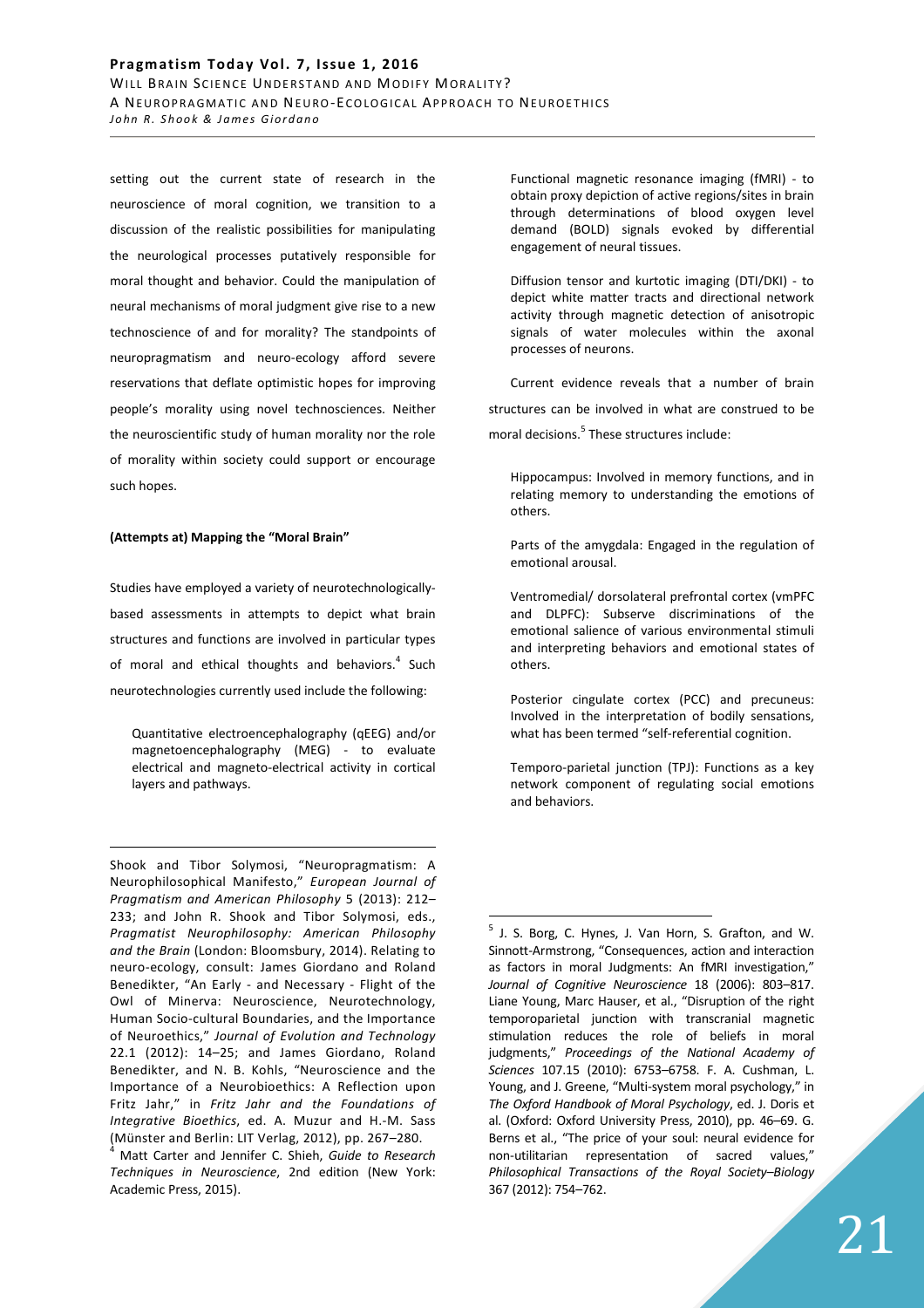However, what is becoming clear is that moral cognition, and decision-making about moral matters do not seem to be much different from any other kind of higher-level cognition, at least on a neurological level.<sup>6</sup> Like other forms of judgments and actions, moral decisions and behaviors involve memories, relating to others, reinforcements, anticipation of and response to reward and punishment, and emotions of pleasure, discomfort, and pain.

Indeed, the aforementioned neuroanatomical areas are only some prominent sites within the networked activity of the brain, which is engaged in many kinds of cognitive and behavioral processes in addition to those involved with morality. As far as cognitive neuroscience can reveal, the idea of a "moral center" somewhere in the brain is simply untrue. There is no "*nucleus moralis*," a dedicated "moral pathway," or even a specific "moral network" anywhere in the brain. So, at most, researchers can investigate and define diverse and diffuse arrays of neural systems, functioning in yoked and/or parallel ways, which contribute to moral performances. Current evidence demonstrates that those brain areas are not uniformly activated when engaging in morally-relevant thoughts, or deciding upon moral judgments and actions.<sup>7</sup>

 Still, there are mechanisms and processes that are common to all. Every decision and action – whether considered to be moral or otherwise – involves a perception of the circumstances and actors involved, some orientation to a prior event that was similar or referential to the present situation, recall of actions (of one's self and others) – and their consequences, and recollection of the emotions that the actions and outcomes evoked. These functions are developed as a result of interactions and experiences throughout the life span. 8

### **Morality in Context**

While humans are not "born moral," we do appear to possess a degree of sensitivity and capability to respond to interpersonal cues, and to learn from others and the social environment. Infants and small children speedily establish a proto-moral psychological foundation, and acquire a sense of "good," "bad" "right," and "wrong" from an increasing circle of others (including family, friends, strangers, and the not-so-friendly). That protomoral sense expands during childhood through more complex interactions with social environs; the communities in which we live, the formal and informal institutions encountered, and the local mores and norms that we learn to respect and emulate.

Functional patterns of brain activity involved in moral-type thoughts, and resulting decisions and behaviors, appear to differ based on a number of individual factors from one's age and gender to interpersonal perspective and social status.<sup>9</sup> Although

 $\overline{a}$ 

<sup>&</sup>lt;sup>6</sup> K. Wunderlich, A. Rangel, and J. O'Doherty, "Neural computations underlying action-based decision making in the human brain," *Proceedings of the National Academy of Sciences* 106 (2009): 17199–17204. J. Verplaetse, V. DeSchrijver, and J. Braeckman, eds., *The Moral Brain: Essays on the Evolutionary and Neuroscientific Aspects of Morality* (New York: Springer; 2009). J. Greene, "The cognitive neuroscience of moral judgment and decisionmaking," in *The Moral Brain: A Multidisciplinary Perspective*, ed. J. Decety and T. Wheatley (Cambridge, MA: MIT Press, 2015), pp. 197–220.

<sup>7</sup> K. Wunderlich, A. Rangel, and J. O'Doherty, "Neural computations underlying action-based decision making in the human brain," *Proceedings of the National Academy of Sciences* 106 (2009): 17199–17204. J. Verplaetse, V. DeSchrijver, and J. Braeckman, eds., *The Moral Brain: Essays on the Evolutionary and Neuroscientific Aspects of Morality* (New York: Springer; 2009). J. Greene, "The cognitive neuroscience of moral judgment and decisionmaking," in *The Moral Brain: A Multidisciplinary Perspective*, ed. J. Decety and T. Wheatley (Cambridge,

MA: MIT Press, 2015), pp. 197–220.

<sup>&</sup>lt;sup>8</sup> V. Dubljević and E. Racine, "The ADC of moral judgment: Opening the black box of moral intuitions with heuristics about agents, deeds, and consequences," *AJOB Neuroscience* 5.4 (2014): 3–20. M. Avram and J. Giordano, "Neuroethics: Some things old, some things new, some things borrowed...and to do," *AJOB-Neuroscience* 5.4 (2014): 1–3.

<sup>9</sup> S. Blakemore, "The social brain in adolescence," *Nature Reviews Neuroscience* 9 (2008): 267–277. M. Fumagalli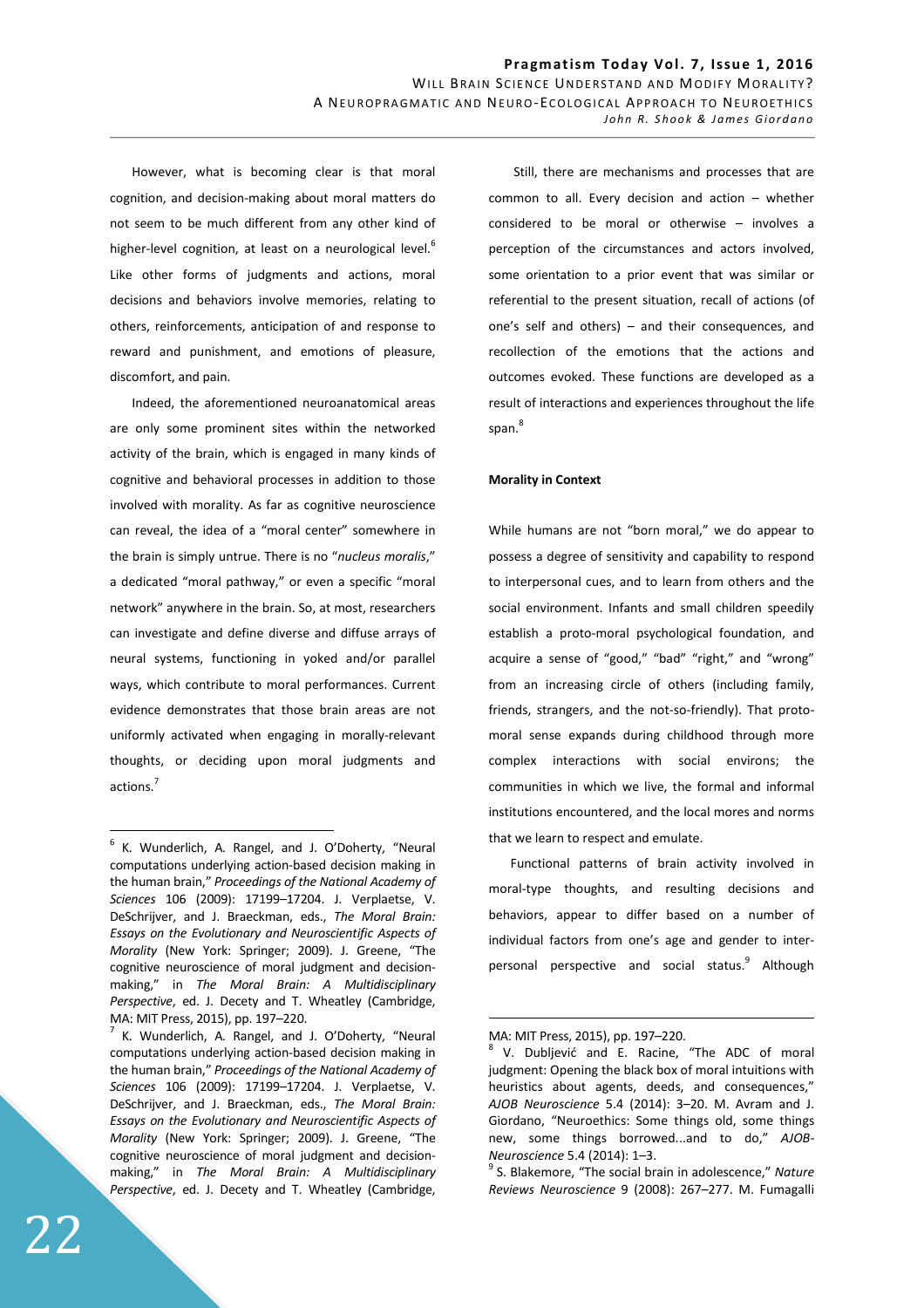"preferred" or learned cognitive patterns and beliefs are used in developing intuitions, rationalizations, and judgments, it appears that each of us actually employs a range of cognitive reasoning functions and abilities when faced with a problem or decision that we hold to be "moral" in its value and effect. In short, moral cognition involves reasoning and justification processes that are more of an admixture of ethical precepts.

To summarize thus far, current behavioral psychology and cognitive neuroscience have provided crucial insights into brain structures and functions that appear to be involved in moral decisions and actions. Each person's brain uses multiple ways to judge moral matters. Any brain capable of moral judgment is already able to make different, and sometimes contradictory, moral judgments, depending on other information that is available at the time. $^{10}$  In short, context matters, and any attempt at a neuro-cognitive science of ethics must therefore be concerned both with what is occurring within a brain and what is happening around a person. We can disagree among each other about morality because each brain can generate contradictory cognitions. That is why we all have experienced conflicting moral intuitions, hesitant moral judgments, and tough moral puzzles. Our brains do their best with the information available, and often such information won't be sufficient to dictate one obvious answer. Thus, any exploration into the possibilities for moral enhancement must be deeply grounded in the cognitive limitations inherent to all neurological processes.

<u>.</u>

 This standpoint upon the discoveries of the "neuroscience of ethics" takes a philosophical stance labeled as "neuropragmatism." Among the core views of neuropragmatism, two theses state what serves as a basic approach to moral cognition:

Complex cognitive processes engage and reflect neural mechanisms that function to effectively coordinate behaviors necessary for reliably achieving variable goals in changing environments.

Human cognition is so deeply embedded in, affected by and oriented to many cultural features for facilitating cooperative aims that it should primarily be studied and evaluated largely in terms of its service for social goals.

A further thesis about sophisticated social cognition applies most directly to moral cognition:

The most sophisticated modes of human cognition are developments and assemblages of lower-level cognitive processes. These complex modes of thought, seemingly far from mere matter or biology, remain embodied and functional for practical success. Higher self-conscious cognitive processes (reflection, inference, hypothesis testing) are socially invented and taught capacities to attentively focus on ways to generalize practical habits for flexible use. These higher social capacities serve to coordinate group cooperative practices where some creativity is needed to maintain efficiency in the face of unstable conditions. $^{11}$ 

Hence, we opine that it is crucial to recognize how all specific types of moral cognition are varieties of broader categories of systemic cognitive processes that allow humans to be responsible and reliable members of societies. Morality, like everything human, did evolve, but the emerging hominid brain didn't simply grow new areas to accomplish moral thinking. Neural systems that evolved for other cognitive and behavioral tasks became linked and selectively recruited to work together for

et al., "Gender-related differences in moral judgments," *Cognitive Processes* 11.3 (2010): 219–226. E. C. Finger et al., "Caught in the act: The impact of audience on the neural response to morally and socially inappropriate behaviors," Neuroimage 33.1 (2006): 414–421. M. Avram, J. Giordano, et al., "Neural correlates of moral judgments in first- and third-person perspectives: implications for neuroethics and beyond," *BMC Neuroscience* 15 (2014): article 39.

<sup>10</sup> W. Sinnott-Armstrong and T. Wheatley, "Are moral judgments unified?" *Philosophical Psychology* 27 (2014): 451–474.

<sup>&</sup>lt;sup>11</sup> John R. Shook and Tibor Solymosi, "Neuropragmatism and the Reconstruction of Scientific and Humanistic Worldviews," in *Neuroscience, Neurophilosophy, and Pragmatism: Understanding Brains at Work in the World*, ed. John R. Shook and Tibor Solymosi (London: Palgrave Macmillan, 2014), pp. 3–35, at 7 and 11.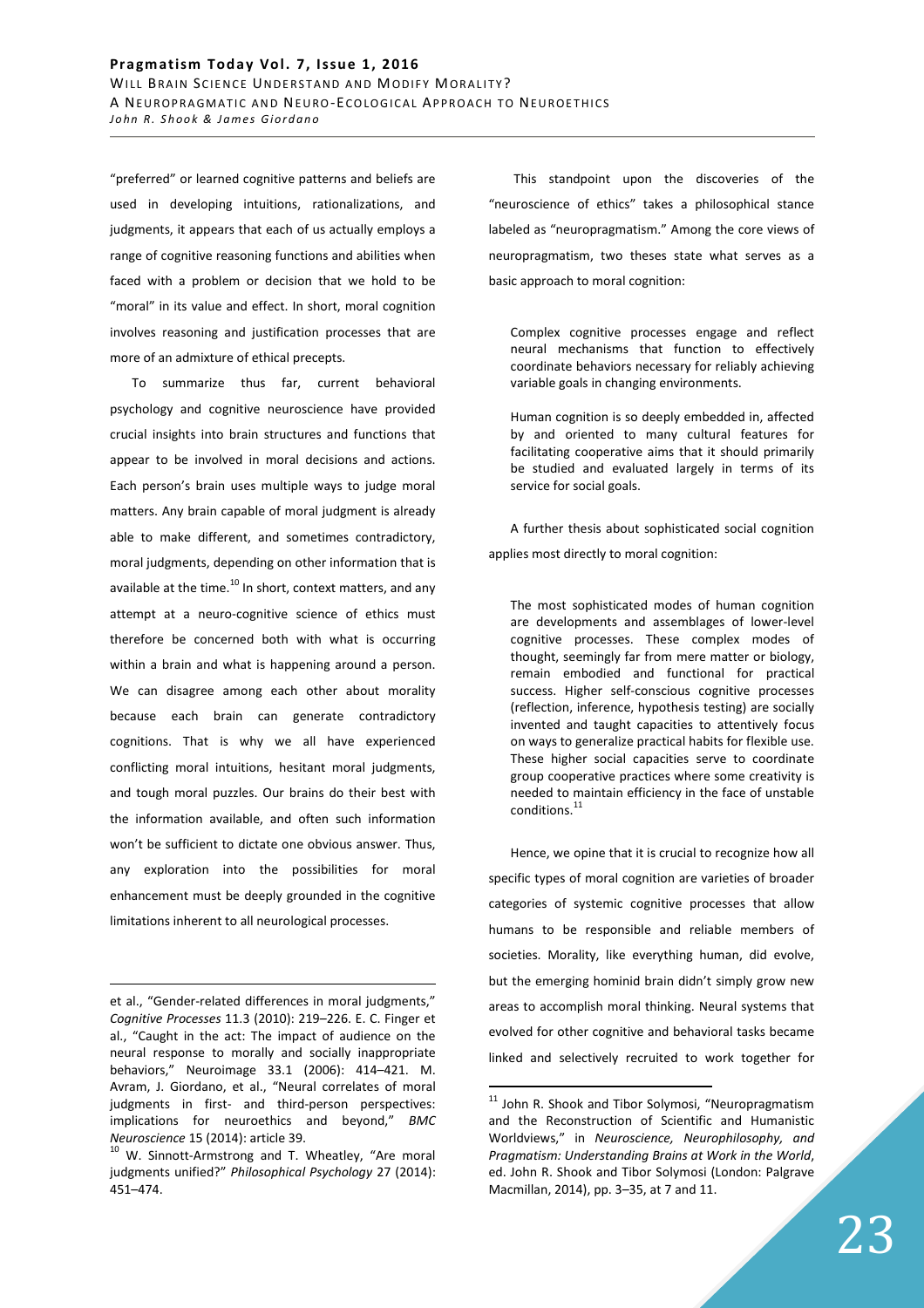responsibly acting in what human societies defined to be moral ways.

### **Adjusting Morality in the Brain**

The heavily systemic nature to the ways that the brain processes moral thoughts and behaviors in those dynamic contexts poses a number of implications for any attempts to alter moral cognition and actions. While systemic, those processes are by no means structurally rigid. Flexibility is also a pervasive feature of the brain. There has been a growing theoretical view – coinciding with our own pragmatic approach – that neural functions operate as 'systems embodied and embedded within systems'. The isolation of neural systems from their dynamic interactions and effects only reduces their explanatory power when research seeks to account for behaviors.<sup>12</sup> Three crucial implications strike us as crucial here.

First, the systematicity involved with moral cognition relieves any need to keep seeking a precise site (or set of sites) at which to make adjustments. There's no need to go looking for the needle in the haystack – that singular neurological module that does the "moral thinking." Instead, powerful changes to one's moral cognition can be accomplished by altering kinds of cognitive functioning that wouldn't seem at first glance to be needed for morality. Neuroscientific studies have already described how ordinary moral cognition is affected by non-moral (neurological) modulators at any moment.<sup>13</sup> Moral judgments are sensitive to overall moods, ongoing emotional states, reactions to stress and anxiety, positive or negative responses to people around us, and many more contextual matters that keep the brain busy. On the one hand, this makes sense on a neurological level, since a "moral guidance system" is driven by whatever persons should be caring about and valuing from moment to moment. Unfortunately, this also means that no matter how well the neural networks responsible for moral sense are working, they can easily be diverted, distorted, or overridden by whatever some other regions of the brain become focused upon. Indeed, it is sometimes hard to be moral. However, modifications to rival neural systems that reduce ways that they detract from morally relevant cognition could improve moral sensitivity and moral judgment. We believe that research into the proper functioning of moral cognition will become ever more centered on those cognitive systems and processes that both support, and compete with moral cognition.

Second, the systemic nature of moral cognition is a corollary to moral judgment's abiding dependency upon cultural context. The neural systems that have been shown to be operative in capacities for morality are more generally involved in assessing interpersonal and social relationships. These types of assessments include monitoring how one's goals and values are being fulfilled, how potential consequences of various courses of action should be weighed, and how one's conformity to cultural expectations and social reputations can be managed. Moral cognition is heavily affective and emotional, moderated by the cognitive capacity for foresight, prediction, and course correction, and rapidly modulated for managing ongoing social situations.<sup>14</sup> Any neurological intervention aiming at modifying moral cognition and judgment must take these contextual factors of morality into account.

Third, how one handles moral matters can depend greatly on the surrounding situation one happens to be in. Notoriously, what a person regards as morally acceptable is not consistent across and within similar

 $\overline{a}$ 

<sup>12</sup> For an overview, see J. A. Scott Kelso, *Dynamic Patterns: The Self-organization of Brain and Behavior* (Cambridge, MA: MIT Press, 1995).

<sup>13</sup> M. Crockett and R. Rini, "Neuromodulators and the (in)stability of moral cognition," in *The Moral Brain: A Multidisciplinary Perspective*, ed. J. Decety (Cambridge, MA: MIT Press, 2015), pp. 221–236.

<sup>14</sup> Eric Racine, *Pragmatic Neuroethics: Improving Treatment and Understanding of the Mind-Brain* (Cambridge, MA: MIT Press, 2010).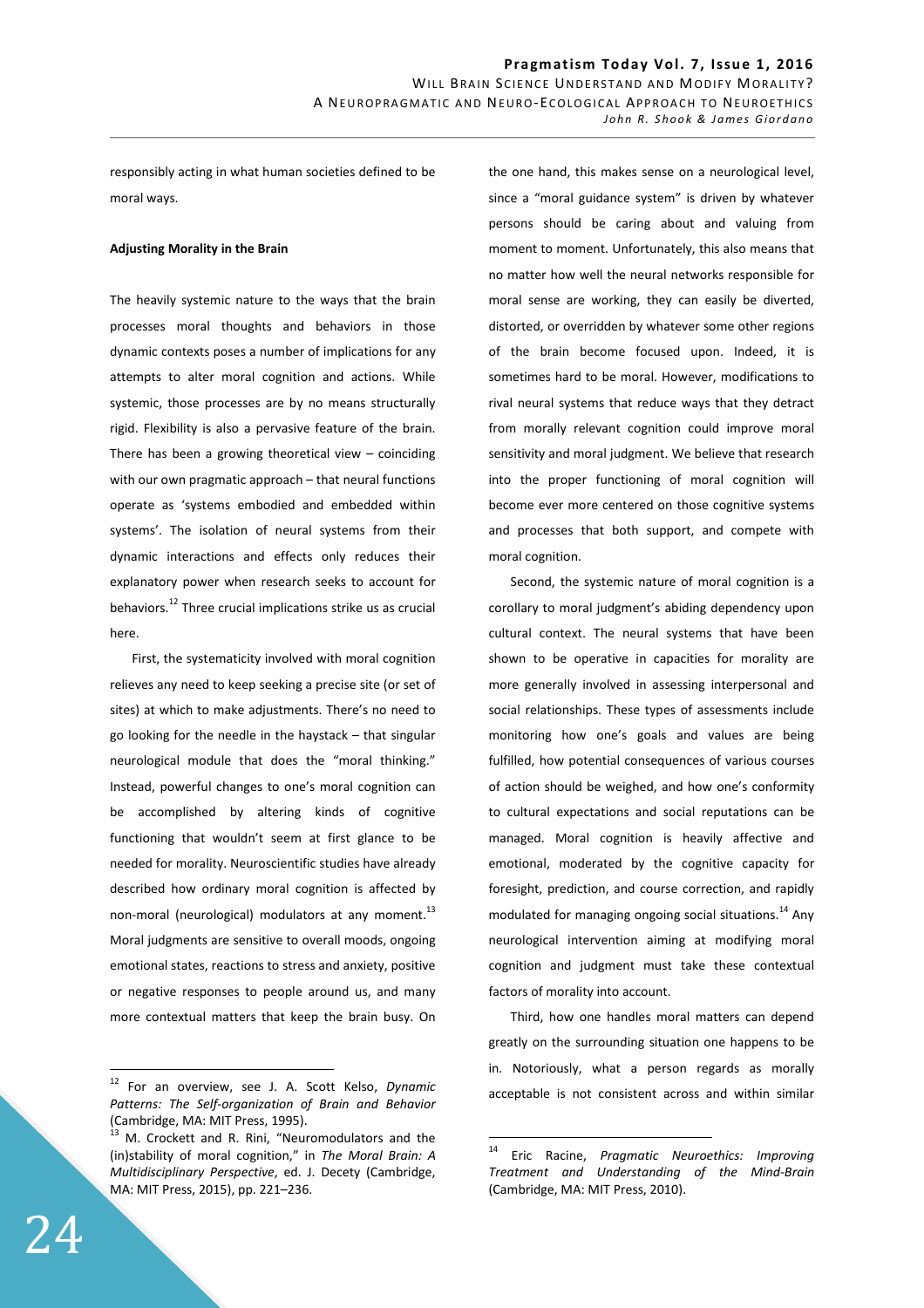situations, and a person will often display inconsistencies in moral judgements across variable situations. We take ourselves to be the same moral person through constantly changing scenarios, but we are not. We tell ourselves that we are only altering our moral stance because we pay attention to morally relevant details to each situation, but behavioral studies show we can't even do that consistently. What this implies is that even if a neurological alteration to moral cognition were accomplished, a person's conduct isn't automatically going to conform to some rigid pattern of predictable behavior. Results will vary, and vary widely, because many of the person's higher cognitive functions are creatively developing a response that is deemed to be appropriate to each encountered situation.<sup>15</sup>

To estimate the opportunities for adjusting anyone's morality, it must be continually kept in mind that there are numerous ecological factors that contribute to morality, from local social conditions to longstanding cultural traditions. If this science-based injunction is overlooked or ignored, one might easily presume that neuroscience can proceed in search of "the moral brain". That mistaken presumption, if promulgated by a devotion to finding some holy-grail-like "neuroscience of ethics" will only result in theoretical confusion and misguided recommendations. All the same, neuroethical inquiry may be tempted in that direction. That temptation is somewhat understandable and foreseeable. Neuroscience, like any scientific field, offers data, metrics, classifications, and objective descriptions. Why study just a few brains, when so many await? Is there truly a "normally functioning brain" to chart and consult, so we are not doomed to forever disagree about moral matters? Great hope, if not faith might be invested in scientific objectivity. Can enough research and the promise of big data offer the means and weight

 $\overline{a}$ 

the averages so as to specify what constitutes "normal" functions of moral cognition and actions?

The brain sciences are making no such promises. Brain research surely should inform concepts and constructs of modifications to neurological structures and functions and the multiple implications that any such modifications may evoke. Brain research should also inform conceptions of values as being psychologically based and socially historical. Neither neurons nor norms exist and operate apart from wider contexts. Thoughtful entryways to neuroethics open up as such contexts receive closer consideration. Both values and facts have contexts, permitting them to be what they are. Value standards may seem as fixed as anything factual, but they have a cultural provenance and social significance. Modifications for improvement can seem as objective as anything measurable, yet any approach to neurological modification must acknowledge that brain structures and functions can and often do vary within and between individual subjects.

Attention to the ecological status and functioning of morality of individuals only further highlights the cultural stage upon which morality plays its role. It should not be presumed that every person, no matter their enculturation and/or the group socialization they embody, will classify a cognitive alteration in the same way. This crucial point is not simply a matter of stating what is already quite obvious: that different cultures have somewhat different moral codes. Our point goes deeper. Neuroscience won't be objectively categorizing moral judgment for "typical" human brains in any universalistic fashion, even if neuroscience and moral psychology can reveal precisely how human brains generically perform moral cognition. Knowing how all human brains perform moral cognition and produce moral judgments is not the same accomplishment as determining what sort of alteration to moral cognition will always produce a "more moral" person. What is classified as one sort of cognitive alteration may be differently classified in another culture, or possibly

<sup>&</sup>lt;sup>15</sup> John R. Shook, "Neuroethics and the possible types of moral enhancement," *AJOB Neuroethics* 3.4 (2012): 3– 14. Darcia Narvaez, *Neurobiology and the Development of Human Morality: Evolution, Culture, and Wisdom* (New York: W.W. Norton, 2014).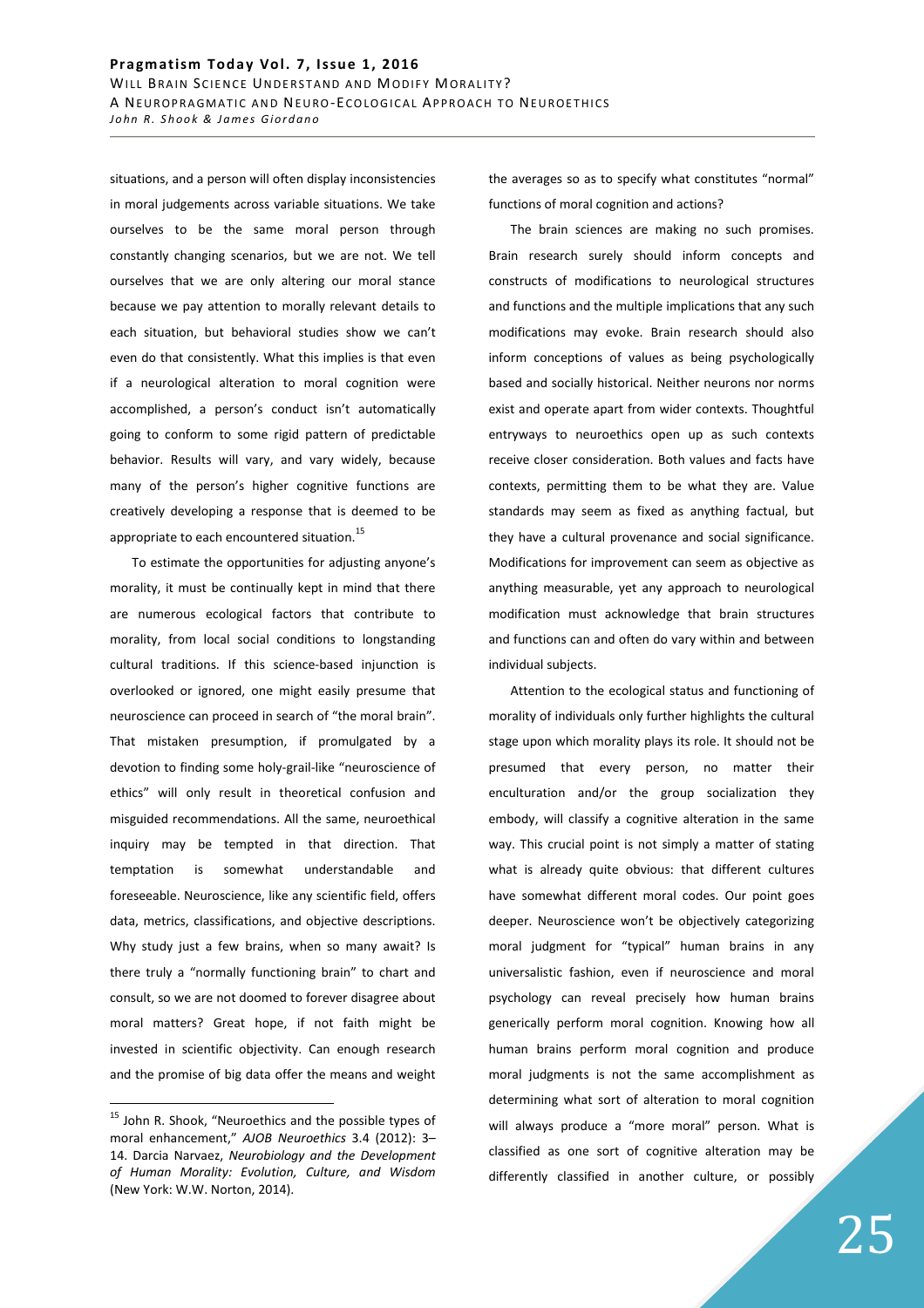considered different by subgroups within the same culture.<sup>16</sup>

To reiterate, context matters. Prior to judging whether any alteration represents a "good" or a "moral" enhancement, its status as a specific cognitive alteration, and as a value-neutral alteration, must be considered, and not be taken for granted. This is no less true for any neuro-cognitive manipulation which is expected to result in some sort of "moral" enhancement.

### **Neuroethics Divided?**

To this point, we have sketched our neuropragmatist and neuro-ecological perspective on the inquiries of neuroscience into moral cognition. We now return to the question of whether neuroethics as a whole is wellprepared to evaluate the potential of technosciences in yielding future opportunities to modify moral cognition in directions deemed to be more ethical.

The scientific foundations of neuroethics are advances in the brain and behavioral sciences, along with the development and use of novel technologies (whether surgical, pharmacological, genetic, nanotechnic, or cybernetic) that permit brain/mind modification. The philosophical foundations of neuroethics are also gradually becoming more organized. Neuroethics will be an essential part of speculations about the wider implications of revolutionary paradigms and novel technosciences. As originally defined, neuroethics embraces two questions of immense philosophical significance. First, how will increasing knowledge of brain function potentially impact wider understandings of self, society, and/or culture? Second, how will self-sociocultural understandings impact potential modifications of brain function? These two questions are not independent. The first impacts the second, especially if

self-understandings are called into question and compelled to change; and insights to the second must supervise the first, if brain science is to be held to any ethical standards.

Until the two questions – and the tasks they obtain and entail – are pragmatically integrated, a divided neuroethics will allow and even encourage stand-offs between opposing neuroethical positions to develop and harden. One camp conservatively rejects using some new neurotechnology by appeal to a selected aspect of stable social traditions, while another camp progressively recommends changing some selected aspect of social tradition by using some new brain technology. For any argument that favors the use of a neurotechnology by appeal to progressive ideals, there is a counter-argument that will reject such use of technology by appeal to conservative ideals. Only in some cases, where there is wide agreement on priorities among social norms, would we expect to see convergence on if and how to accept some novel neurotechnology.

Each society will use neurotechnologies most compliantly in those situations and ways that the society is already highly committed to some important goals, such as life extension or mitigation of violence. The justifications for using neurotechnologies to enhance desired conduct will take a "socially conventional" form, as a society appeals to what it considers to be universally valid and binding norms. Even in those "easier" cases of what may be called "social enhancers," opposition to neurotechnologies will still urge caution in light of potential longer-range problems and wider-range ethical principles. Societies tend to make short-run decisions on public policy concerns, so balance from longer-range wisdom is needed when making rules that relate to and influence far future consequences of technoscience. Societies tend to justify invasive practices by appeal to what are taken to be universally valid norms, so additional balance is needed to develop a more cosmopolitan, culturally sensitive and responsive

<sup>&</sup>lt;sup>16</sup> John R. Shook, James Giordano, and Lucia Galvagni, "Cognitive enhancement kept within contexts: Neuroethics and informed public policy," *Frontiers in Systems Neuroscience* 8 (5 December 2014): article 228.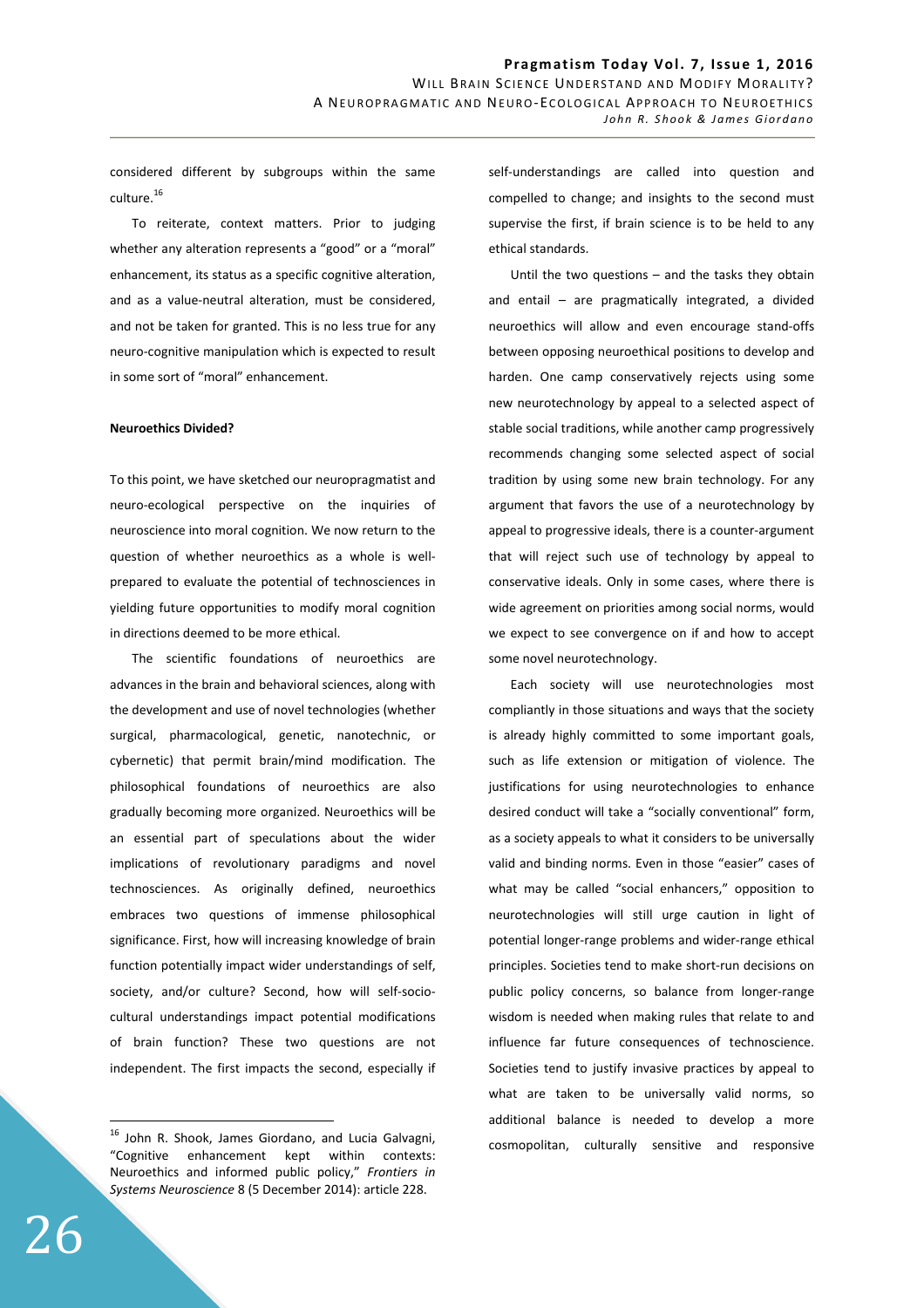stance.<sup>17</sup> Doing so will require wider-ranging attention to what societies around the world regard as universally obligatory.

 Past the "easy" but rare social convention justifications for the use of neurotechnologies, lurk many neuroethics stalemates on the rest of the controversies. However, there is a special feature of neuroethics that we believe enables it to transcend those stand-offs. By taking the brain and behavioral sciences most seriously, neuroethics has access to knowledge about how humans cognize the world and execute their actions. Neuroethical studies and deliberations can apply scientific knowledge about how humans engage and sustain social relationships to structure and manage the social world. In short, there is nothing about morality, moral habits, and ethical judgments that is theoretically off-limits or beyond the purview of neuroethics. As a discipline, neuroethics has informational and practical access to how humans actually do ethics that is not enjoyed to the same degree by any other field of practical ethics. $^{18}$  As an example, recall here the simple argumentative mode of holding one side of the formula steady and demanding what must be done (or not done) on the other to maintain coherence. In practice an approach to neuroethics can effectively control both the cognitive and the self-socio-cultural parts of the formula simultaneously: either by (1) eliminating the moral relevance of both parts at one stroke; (2) denying the moral relevance of one part to the other; or (3) discovering how to adjust both parts simultaneously for synergistic ethical effect.

The first scenario depicts the mutual elimination of the relevance of cognitive and the self-socio-cultural. Neuroethical perspectives could eliminate human

 $\overline{a}$ 

morality and all ethics simultaneously. Ethics asks humans to behave in accord with justifiable moral principles. Neuroscience works to discover how the brain functions. What if neuroscience demonstrates that brains don't obey anything like moral rules, or that brains lack the sort of freedom required for moral responsibility? If so, then asking brains to be moral is unreasonable. Prominent interpretations of neuroscientific findings are already claiming that grounds for assigning any degree of moral responsibility to a person may be refuted as non-existent.<sup>19</sup> But we believe that it is unwise to prematurely credit this elimination scenario. Ethics deals with norms prevailing on social relationships, not just on single brains or brain regions. Granted, if brains aren't participating in morality, then individuals and societies aren't doing morality. Morality can't be done without brains participating. However, morality is a systemic matter, like language, with brains doing things in concert. Of course, there are things that societies do without all brains doing them too. For example, a society can become democratic without all the brains becoming individually "democratic." As neuropragmatism urges, crude reductionism, part-whole fallacies, and category mistakes must be avoided. A claim to the effect that there are no brain processes doing morality implies that no individual and/or society is doing morality; this viewpoint hides both a truth and an untruth. The tacit truth is that human brains must be involved in human morality. The tacit error is to seek moral agency only at the level of interacting neurological processes.

The first scenario needn't be taken too seriously. Still, it serves as a warning that neuroethics must maintain internal consistency. When neuroethical discourse speaks of brains doing morality and then offers judgments on what society *should* morally do, there had better be the same meaning of "morality" all along the way. For example, neuroethics cannot continue to

 $17$  E. Lanzilao, J. R. Shook, R. Benedikter, and J. Giordano, "Advancing neuroscience on the 21st century world stage: The need for  $-$  and proposed structure of  $-$  an internationally relevant neuroethics," *Ethics in Biology, Engineering and Medicine* 4.3 (2014): 211–229.

<sup>&</sup>lt;sup>18</sup> James Giordano, "Neuroethics: two interacting traditions as a viable meta-ethics?" *AJOB-Neuroscience* 3.1 (2011): 23–25.

<sup>19</sup> Consult Stephen G. Morris, *Science and the End of Ethics* (New York: Palgrave Macmillan, 2015).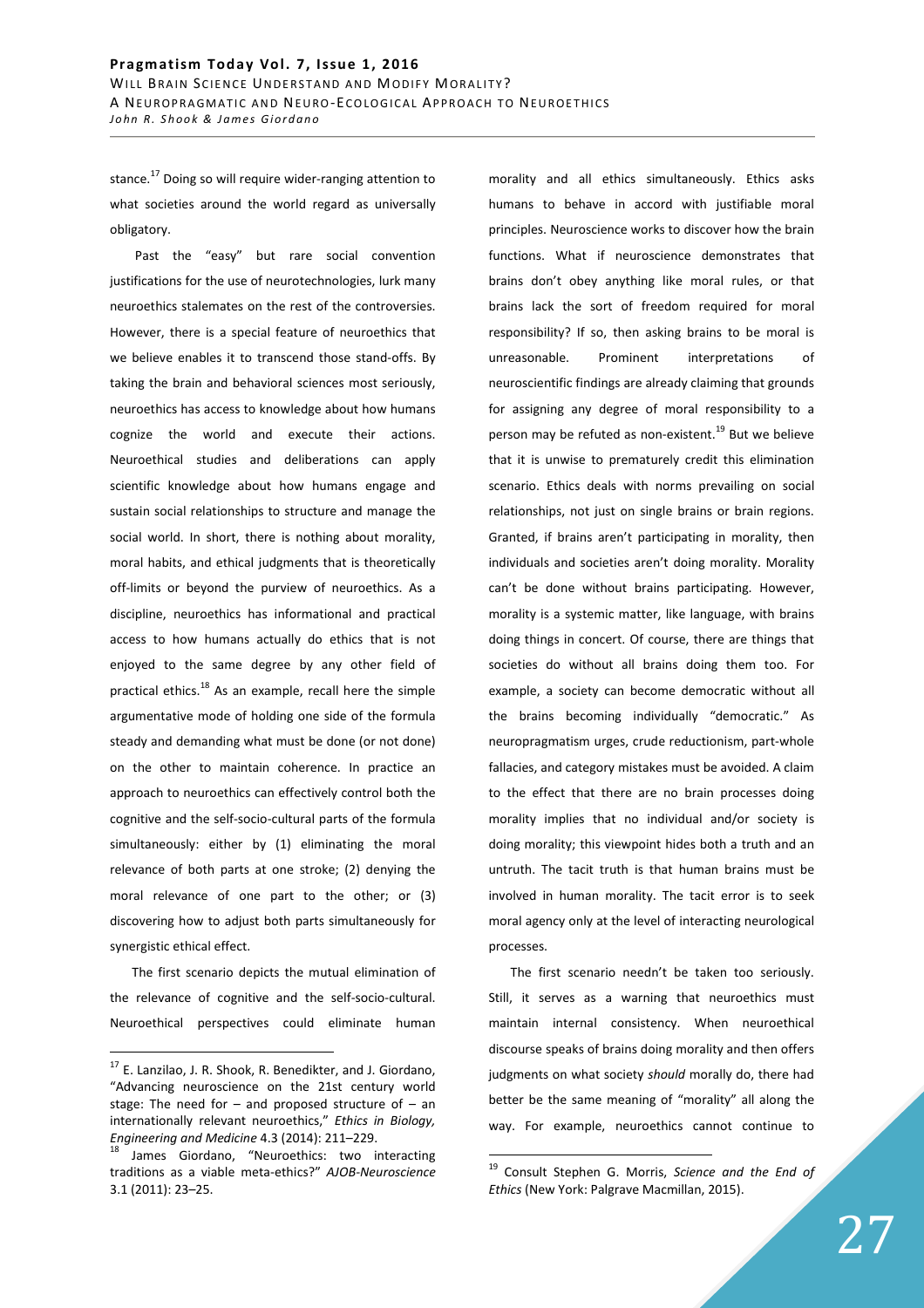appeal to folk psychology notions of moral responsibility, because neuroscience demands modifications to those very notions. Still, we feel that the complete collapse of neuroethics into inconsistency won't happen anytime soon. All the same, a lesson has been learned. Arguments that start from how the brain does morality to how society should be, or the reverse, can only makes sense so long as "morality," "responsibility," and the like mean the same thing in both the antecedent and the consequent. But this consistency rule is violated all the time. For instance, too much amateurish philosophizing announces that criminal responsibility is unreal since no brains exhibit contra-causal free will. Really? Do legal systems first forensically confirm the presence of contracausal free will in the accused before taking up the assignment of responsibility? However, many legal systems do consider the presence and efficacy of conscious volitional control when assigning degrees of responsibility, and fine-tuned neuroscience will likely play an increasing role in confirming those carefully defined matters.<sup>20</sup> Neuroethics must take great care that any links forged between what neuroscience has to say about morality and what society says about morality are links between the same refined and carefully defined subject matter. Failure to sustain that conversational clarity results in what some view as the proliferation of "neurotalk" in popular media that yields exciting headlines while causing widening gaps between science and culture.<sup>21</sup>

 At this point, the second scenario looms as a real challenge for practical neuroethics. Even if it turns out that neuroethics can avoid the collapse of ethics altogether, and can further ensure that neuroethical arguments apply the same meaning of "morality" and other normative terms on both sides of the

cognitive/self-socio-cultural formula, neuroethics might prove to be sterile. Could neuroethical arguments all turn out to be fallacious? What if there is no rational way to argumentatively reason that a modification to one side of the cognitive/self-socio-cultural formula requires a change to the other side? There should at least be a skeptical pause when considering a typical neuroethical argument. Why should some information about how the brain functions make any difference to how a society should function? Conversely, why should any information about how society functions make any difference to how a brain should function? The "Is-Ought" fallacy awaits any neuroethical prescribing about how brains should function better based on knowledge of how many brains currently do function. $22$  In the absence of a bridge across that fallacious gap in reasoning, neuroethics could resort to a strict compartmentalization and deepen the divide between its essential tasks. Principles could – and arguably should - be applied by the ethics of neuroscience to provide guidelines and guardrails for the conduct of brain research and the application of brain-related technosciences. Those ethical principles are already available from the surrounding cultural traditions and philosophical theories that offer their wise counsel. Undeterred by any news from the frontiers of the neuroscience of ethics, applied neuroethics proceeds as any other area of applied ethics. Social convention and philosophical consultation can sustain neuroethics as a normative discipline, albeit one without its own normative foundations, at least in the short term.

 Yet, a neuro-ecological approach dictates dissatisfaction with a divided and divisive neuroethics

 $\overline{a}$ 

<sup>20</sup> Consult Nicole A Vincent, ed., *Neuroscience and Legal Responsibility* (Oxford: Oxford University Press, 2013).  $21$  See M. B. Crawford, "The limits of neuro-talk," in *Scientific and Philosophical Perspectives in Neuroethics*, ed. James Giordano and Bert Gordijn (Cambridge, UK: Cambridge University Press, 2010), pp. 355–369.

 $22$  Compare the article by S. Berker, "The normative insignificance of neuroscience," *Philosophy & Public Affairs* 37 (2009): 293–329, with the article by V. Kumar and R. Campbell, "On the normative significance of experimental moral psychology," *Philosophical Psychology* 25*.*3 (2012): 311–330. See also J. Greene, "Beyond point-and-shoot morality: Why cognitive (neuro)science matters for ethics," *Ethics* 124 (2014): 695–726.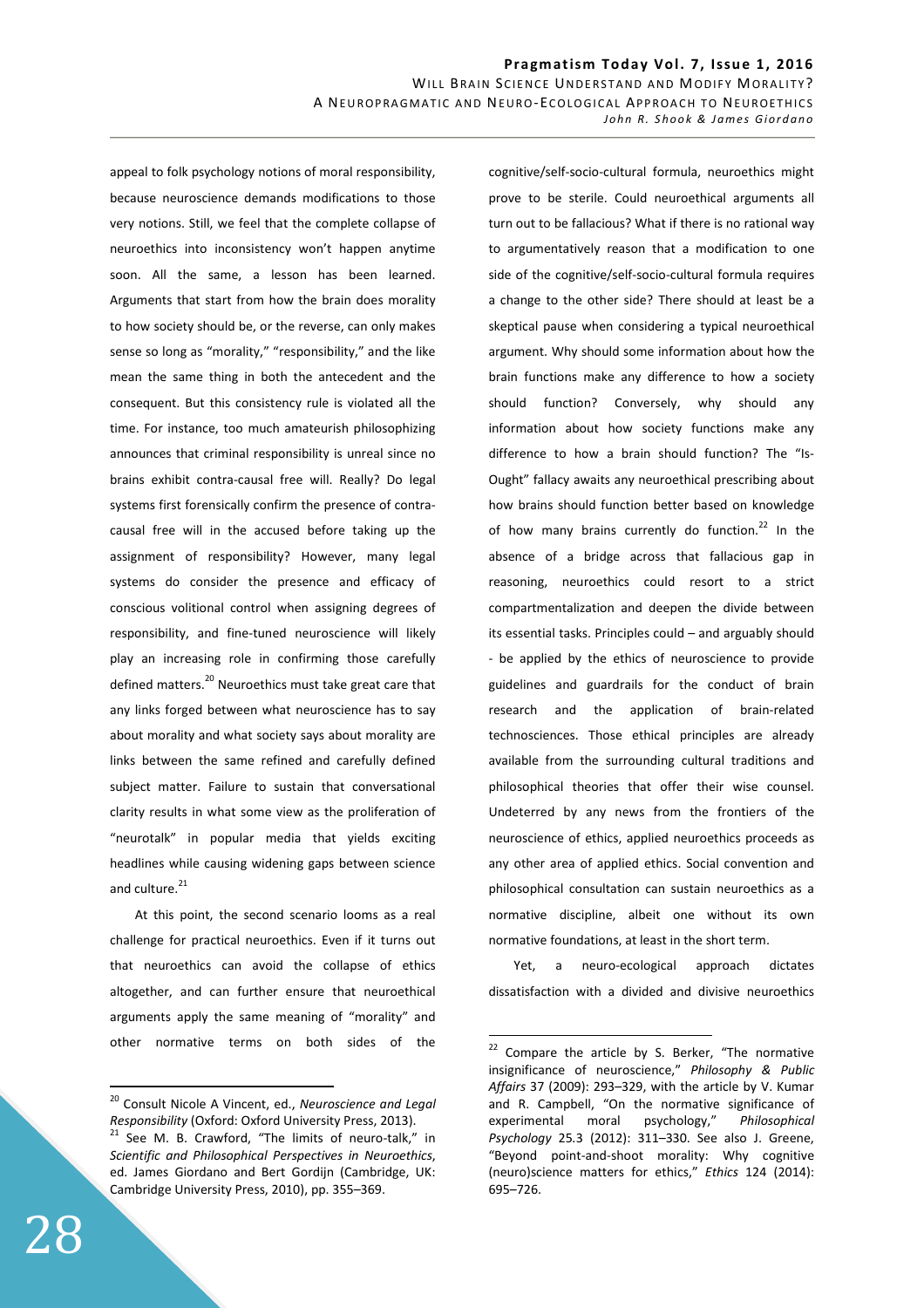unable to take advantage of its own insights into the psycho-social grounds of moral cognition. Thus, the third scenario remains open. In this light, we urge neuroethical utilization of both components at its disposal – the cognitive and the self-socio-cultural aspects – simultaneously. Insight into neurological processes of moral cognition can be of use to developing improved ways of teaching, reinforcing, and guiding moral, ethical, and legal thinking and conduct. Neuroethics needn't be a field looking at a given set of brain processes on one hand and a received set of ethical norms on the other. Of course, neuroethical discourse could suggest its preferred moral technosciences or its ethical values on an uncertain and unready society. But it doesn't have to, and it shouldn't do so. Moral conformity and ethical propriety needn't be enforced in any heavyhanded manner.

Herein lies the interaction with  $-$  and need for  $-$  the "second tradition" of neuroethics. While considering this ethics of neuroscience, it is crucial to address the ways that various techniques and tools are used in brain research, and how the results and products of brain science are used in larger contexts of medicine, public life, international relations, and national security and defense. It's important to remember that any ethical analysis begins with some appreciation for the factual situation. As neuro-ecology addresses the neuroscience of ethics, it demands a high level of ethical probity and prudence in the ways that the brain is studied, the ways that neuroscientific information is interpreted, and acknowledgement of what is not yet known about the brain and its functions. It especially demands attention to deliberations about the use, or misuse, of such information and neurotechnological capabilities to assess and affect thought, emotions, and behaviors.

#### **More Morality through Science?**

Can neuroscience and the ethics of neuroscience definitively inform what is "good" and how individuals and societies should live? No, not really; but neuroscience *can* define how brains function for developing and processing moral cognitions, emotions, judgments, and conduct. Neuroscience can provide insights to how various circumstances, actions, and effects influence the brain, and how and what brain functions are involved in various thoughts, emotions and behaviors. That's still important – and powerful – information.

In this light, the "second tradition" of neuroethics provides an especially valuable resource, as a discipline and set of practices. Its primary task can remain unified: to examine how the brain is studied with operational guidance over those investigations and the ways that neuroscientific information is put to work in the social sphere. Neuroethics can serve as both a lens to peer into the workings of the brain that are involved in cognitive processes of morality and ethics, and a mirror to reflect upon and foster a deeper understanding of human ecology, how humans think morally, and how neuroscience can be applied in ethically sound ways. A technoscientific approach to morality won't prove impossible, but it will prove to be far more about modifying society than about modifying brains. The risks and benefits of neural modifiers must be understood in order to guide their ethical use for improving neural function. We advocate that any alterations of neurological processes should represent genuine improvements, with minimized side effects, and we want those alterations to meet well-defined ethical standards.

 What could more beneficial, and ethical, than "moral" enhancement? The approval is seemingly axiomatic to the name. Morality is regarded as good and beneficial for humanity, and moral improvement is widely viewed as something anyone should seek. One might think that moral enhancement couldn't be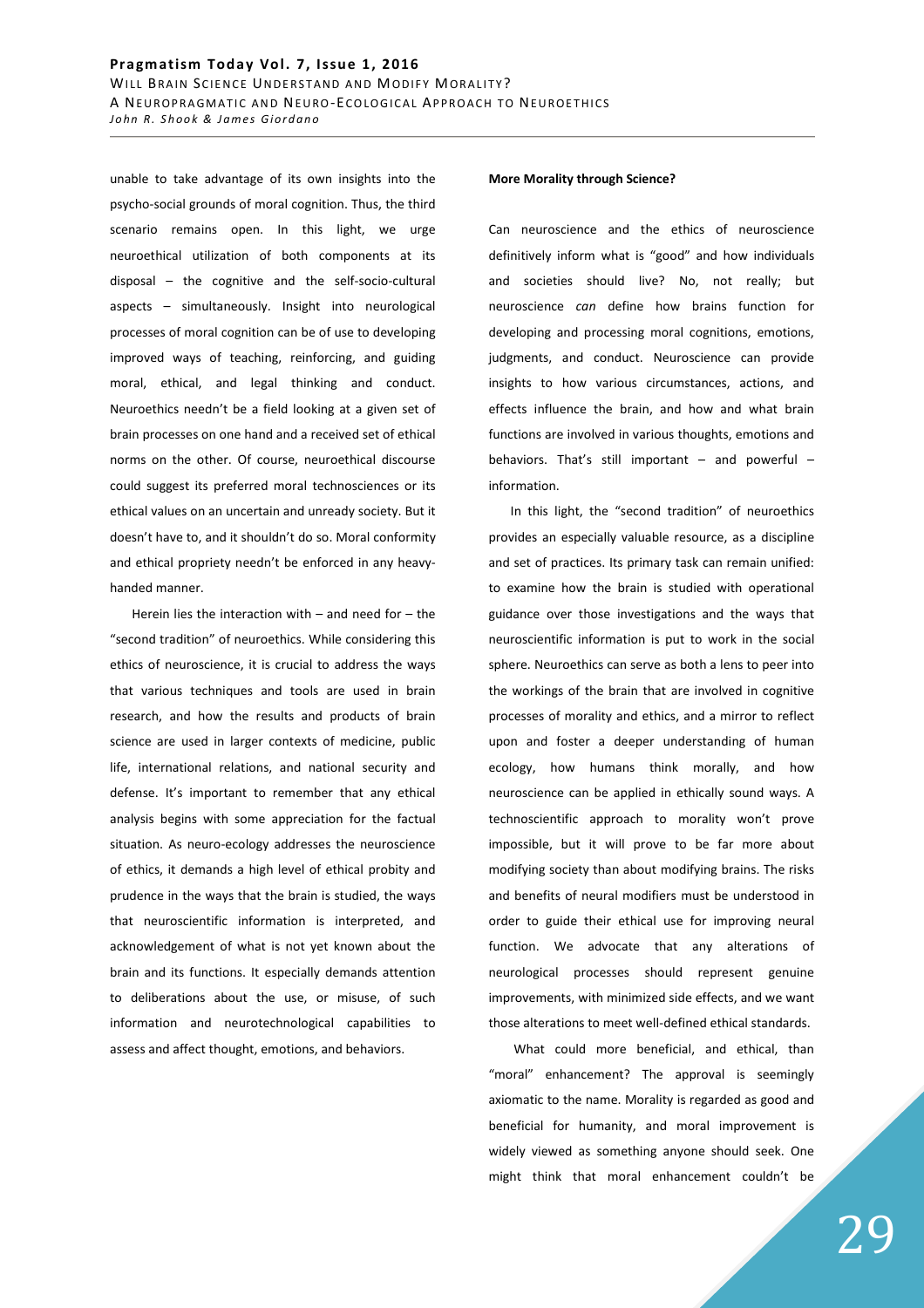unethical, since it must be consistent with morality, or else it wouldn't be called "moral" enhancement. Like "cognitive" enhancement, "moral" enhancement has a label that lends itself to approval, and to exaggerated expectations. However, even moral enhancement must be carefully studied to determine its effectiveness in real-world settings. The actual results may not be indicated by the label. To embark on experimentation with the ways that brains allow the capacity for moral behavior, it must never be forgotten that moral enhancement is only an experiment, not a foregone conclusion. Full responsibility must be taken for anything that brains will be able to think about morality. The brain sciences alone cannot shoulder that responsibility. Improvements to moral functioning should be consistent with autonomy, self-empowerment, and the development of personal responsibility. Trying to put some morality in a pill, pattern of magnetic pulse, or brain implant won't automatically achieve those social goals, and ethical concerns about risky procedures affecting moral cognition will be amply justified.

 Surveying the literature about the neuroenhancement of morality brings into view disputes over 'morality', how 'morality' could be improved via neuroscientific means, and how it should be improved. The objectivity offered by the brain sciences cannot axiomatically lift discussions of moral enhancement to humanity-wide application. To be scientific, neuroscientists and neuroethicists must avoid narrow pre-definitions of morality that are ahead of the evidence. That is why many varieties or kinds of morality are now discerned. Separate sciences, and different theoretical stances within a science, can discriminate distinct human behaviors and apply the labels of "moral" or "non-moral" in divergent ways. Furthermore, what may be "moral" in a practical sense may not be moral in an ethical sense. It must never be unreflectively presumed that anything that seems to make a person more moral in some specific way is also generally conducive to the good life, or broadly ethical and wise.

Even if it were to exist, a specific "moral enhancer" could detract from the autonomous pursuit of the good life, or it might prevent a person from even contemplating alternative forms of the good life. The good life may need to escape conformity to whatever society has already deemed to be strictly moral. Thus we nest the neuroscience – and neuroethics – of moral performance enhancement squarely within the socio-cultural realm. Societies will have a (if not the last) say on any implementation of what constitutes practical moral enhancement.

### **Conclusion**

 $\overline{a}$ 

This discussion has been animated by a contextualized neuroethical outlook that allows for better-informed approaches, utilizing all relevant interdisciplinary input, for considering what could possibly be moral enhancements. It permits neuroethical deliberation to rise above local conventionality and a single social ethos, to instead survey the dynamic scope of human cognitive capacities, and the rich cultural diversity of human selfunderstandings. In its appreciation for the human as a bio-psychosocial organism, neuroethics engenders an interdisciplinary approach (conjoining anthropology, sociology, economics, and political science) to depict and address ethical issues within the contexts in which human activities are conducted. Thus, in the spirit of cognitive enhancement itself, neuroethics as a discipline – and in its methods, approaches, and practices – should embody and enable greater human self-understanding, and improve public deliberations over the many dimensions of life that we treasure. $^{23}$ 

 We predict that the brain sciences will discover and develop ways to alter how people conduct themselves in accordance with moral expectations. Moral

<sup>&</sup>lt;sup>23</sup> John R. Shook and James Giordano, "A principled and cosmopolitan neuroethics: Considerations for international relevance," *Philosophy, Ethics, and Humanities in Medicine* 9.1 (2014): article 1.